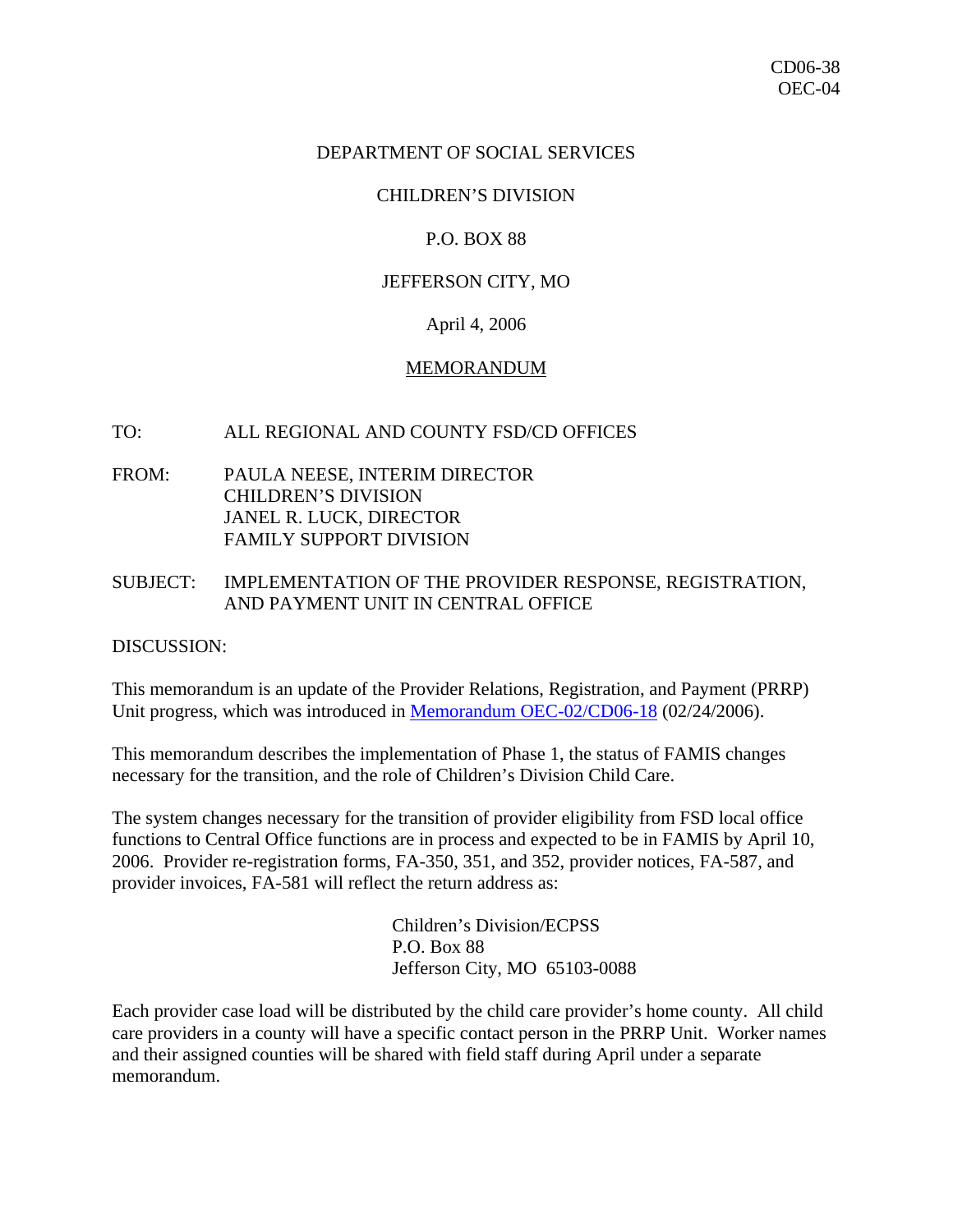# FSD CHILD CARE PROVIDER PROCESSES:

**Beginning April 3, 2006, FSD staff in the Phase I counties will refer certain provider processes to the Central Office PRRP Unit when the provider's county location in the FAMIS Resource Directory is one of the following Phase I counties. This includes all in state and out of state providers with a Resource Directory county location in one of the Phase I counties of:**

| Andrew        | Cooper         | Howard     | Pettis          |
|---------------|----------------|------------|-----------------|
| Atchison      | Dade           | Laclede    | Polk            |
| Barry         | Dallas         | Lawrence   | Putnam          |
| <b>Barton</b> | <b>Daviess</b> | Linn       | Saline          |
| <b>Bates</b>  | DeKalb         | Livingston | <b>St Clair</b> |
| <b>Benton</b> | Douglas        | McDonald   | Stone           |
| Caldwell      | Gentry         | Mercer     | Sullivan        |
| Camden        | Grundy         | Miller     | Taney           |
| Carroll       | Harrison       | Moniteau   | Vernon          |
| Cedar         | Henry          | Morgan     | Webster         |
| Chariton      | Hickory        | Nodaway    | Worth           |
| Clinton       | Holt           | Ozark      | Wright          |

Refer the following child care processes to the PRRP Unit beginning April 3, 2006:

- Requests for a registration packet for a new caregiver from child care applicants/recipients parents or the prospective caregiver, and,
- Completed registration forms from prospective caregivers when the background screening process has not been initiated.

A new caregiver is a person who has never been a registered provider or those providers whose registration has lapsed; therefore, requiring the provider to undergo the fingerprint process.

Direct referrals to:

 Children's Division/ECPSS Attn: PRRP Unit P.O. Box 88 Jefferson City, MO 65102-0088

Referrals may also be directed by contacting the PRRP Unit at 573-522-1385. A generic E-mail address will be established for the PRRP unit in the near future that field staff and providers may also use for referral purposes. The E-mail address will be shared with staff in a separate memorandum in April.

Local FSD staff will continue to:

• Process provider registration renewals where the background screening process is initiated or the renewal forms contain your county's return address,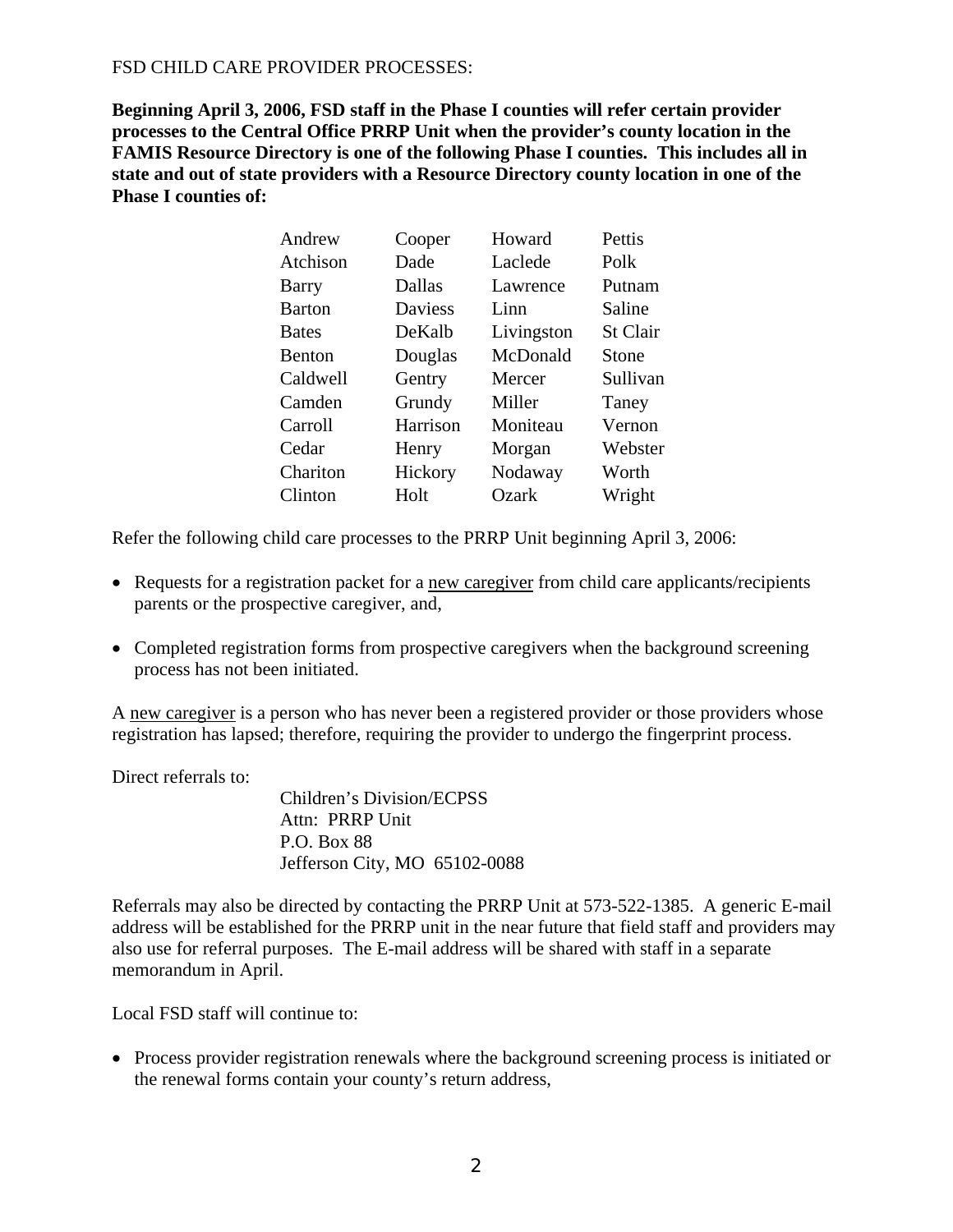- Validate and pay child care provider billing invoices where the return address is the local FSD office, and,
- Keep existing child care provider records at the local offices.

Invoicing processes in the pilot counties will be assumed by the PRRP Unit by May 1. Staff will be informed, via memorandum, when to begin forwarding invoicing issues to the PRRP unit.

One of the PRRP Unit's primary functions is customer service. It is imperative that the transition and ongoing communication between the local offices and the PRRP Unit be as seamless as possible to families and providers.

Because FSD eligibility workers retain the responsibility for family eligibility and child authorization, the PRRP Unit will be in contact with local staff to resolve certain issues. These issues are, but not limited to:

- A child is no longer attending care,
- A Provider's request for payment is in excess of the child's authorization, or,
- A request is made for a provider registration packet when no family child care application exists in FAMIS.

# CHILDREN'S DIVISION CHILD CARE ELIGIBILITY AND PAYMENTS

Children's Division staff is instructed to continue authorizing children to a valid child care provider in SEAS when a child/family is determined eligible for services. Refer to [CD05-64](http://www.dss.mo.gov/cd/info/memos/2005/64/cd0564.pdf) for detailed information about which type of child care providers are considered valid to receive payment from the Department of Social Services.

In situations when child care must be paid via a CS-65, continue the current process of completing the CS-65, routing it through appropriate supervisory channels, and submitting it to the CSIPS (Children's Services Integrated Payment System) Payment Unit to the attention of Felicia Kliethermes.

All Children's Division Child Care CS-65's will be reviewed to verify provider eligibility. Payments will not be issued until the provider is considered to be legal and compliant with Missouri Department of Social Services requirements.

# NECESSARY ACTION:

- Review with all appropriate staff.
- On April 3, 2006, Phase 1 counties are to begin referring parents and providers to PRRP for new registration packets and sending new registrations that you received to PRRP.
- Local FSD offices will continue to process family eligibility, child authorizations, invoices and registration renewal forms containing your office's return address.
- Continue authorizing Children's Division children to valid child care providers in SEAS.